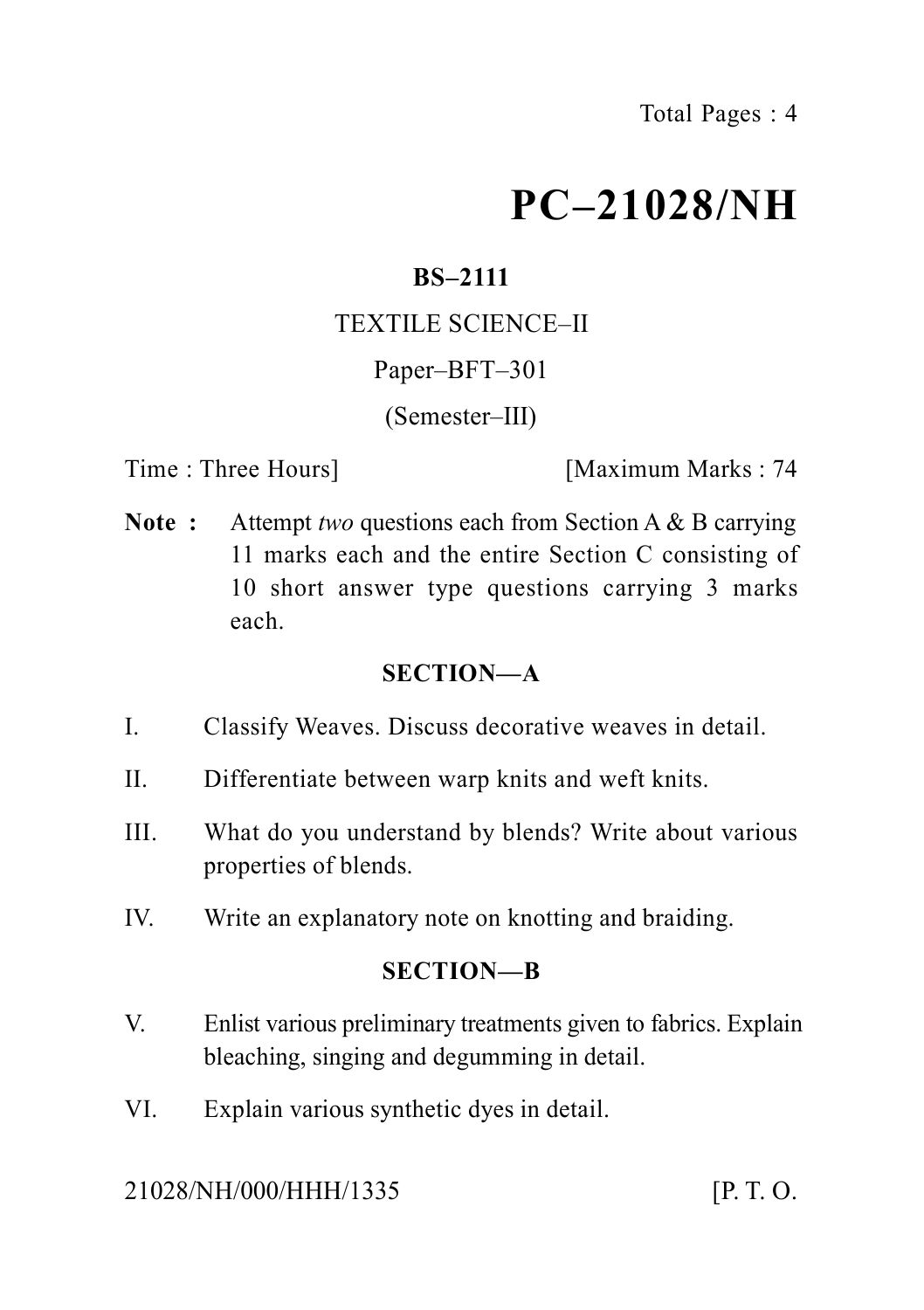- VII. Define printing. Explain any two printing techniques.
- VIII. Discuss various mechanical finishes in detail.

# **SECTION—C**

# **(Compulsory Question)**

- IX. Write short notes on the following :
	- 1. Natural dyes.
	- 2. Mercerizing.
	- 3. Scouring.
	- 4. Types of Twill.
	- 5. Types of Lace.
	- 6. Double cloth weave.
	- 7. Sateen weave.
	- 8. Properties of Leather.
	- 9. Any two technical textiles along with their uses.
	- 10. Importance of finishes.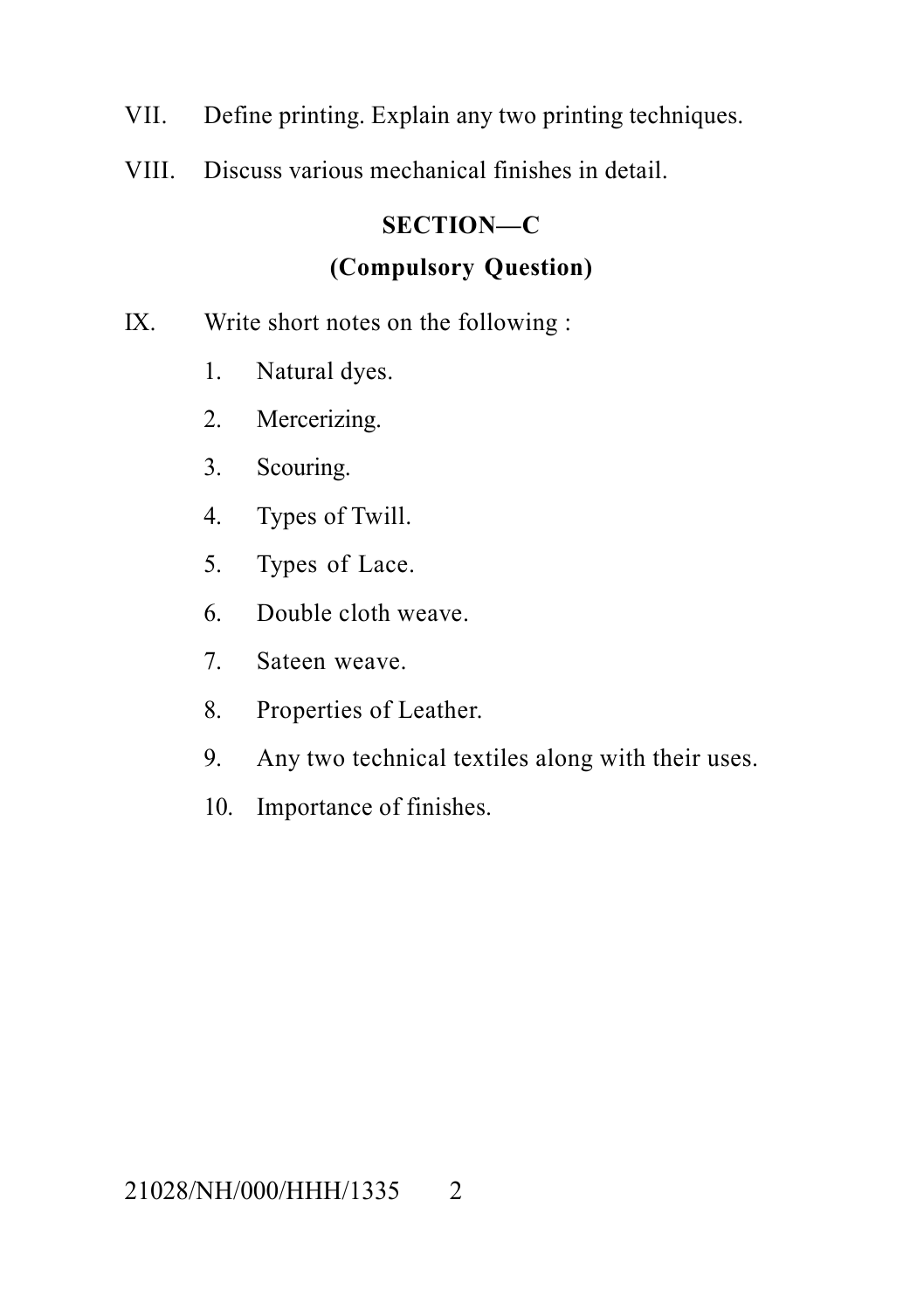PUNJABI VERSION<br>ਨੋਟ : ਭਾਗ A ਅਤੇ B ਵਿਚੋਂ *ਦੋ–ਦੋ* ਪ੍ਰਸ਼ਨ ਕਰੋ। ਹਰੇਕ ਪ੍ਰਸ਼ਨ ਦੇ<br>11 ਅੰਕ ਹਨ। ਭਾਗ C ਸਾਰਾ ਕਰੋ। ਇਸ ਵਿਚ 10 ਸੰਖੇਪ ਉੱਤਰ<br>ਵਾਲੇ ਪੁਸ਼ਨ 3-3 ਅੰਕਾਂ ਦੇ ਹਨ। PUNJABI VERSION<br>ਭਾਗ A ਅਤੇ B ਵਿਚੋਂ *ਦੋ–ਦੋ* ਪ੍ਰਸ਼ਨ ਕਰੋ। ਹਰੇਕ ਪ੍ਰਸ਼ਨ ਦੇ<br>11 ਅੰਕ ਹਨ। ਭਾਗ C ਸਾਰਾ ਕਰੋ। ਇਸ ਵਿਚ 10 ਸੰਖੇਪ ਉੱਤਰ<br>ਵਾਲੇ ਪ੍ਰਸ਼ਨ 3-3 ਅੰਕਾਂ ਦੇ ਹਨ। ਨੋਟ : ਭਾਗ A ਅਤੇ B ਵਿਚੋਂ *ਦੋ–ਦੋ* ਪ੍ਰਸ਼ਨ ਕਰੋ। ਹਰੇਕ ਪ੍ਰਸ਼ਨ ਦੇ<br>11 ਅੰਕ ਹਨ। ਭਾਗ C ਸਾਰਾ ਕਰੋ। ਇਸ ਵਿਚ 10 ਸੰਖੇਪ ਉੱਤਰ<br>ਵਾਲੇ ਪਸ਼ਨ 3-3 ਅੰਕਾਂ ਦੇ ਹਨ।

#### $\overline{g}$ गता $\overline{a}$

- ਵਾਲੇ ਪ੍ਰਸ਼ਨ 3-3 ਅੰਕਾਂ ਦੇ ਹਨ।<br>**ਭਾਗ—A**<br>I. ਬੁਣਤੀਆਂ ਦਾ ਵਰਗੀਕਰਨ ਕਰੋ। ਸਜਾਵਟਾਂ ਬੁਣਤੀਆਂ ਦੀ ਵਿਸਥਾਰ<br>ਨਾਲ ਚਰਚਾ ਕਰੋ। ਬੁਣਤੀਆਂ ਦਾ ਵਰਗੀਕਰਨ ਕਰੋ। ਸਜਾਵਟਾਂ ਬੁਣਤੀਆਂ ਦੀ ਵਿਸਥਾਰ<br>ਨਾਲ ਚਰਚਾ ਕਰੋ।<br>ਤਾਣਾ ਅਤੇ ਬਾਣਾ ਬਣਤੀਆਂ ਵਿਚ ਫਰਕ ਦੱਸੋ। I. ਬੁਣਤੀਆਂ ਦਾ ਵਰਗੀਕਰਨ ਕਰੋ। ਸਜਾਵਟਾਂ ਬੁਣਤੀਆਂ ਦੀ ਵਿਸਥਾਰ<br>ਨਾਲ ਚਰਚਾ ਕਰੋ।<br>II. ਤਾਣਾ ਅਤੇ ਬਾਣਾ ਬੁਣਤੀਆਂ ਵਿਚ ਫਰਕ ਦੱਸੋ।<br>III. ਰੰਗਾਂ ਦੇ ਮਿਲਾਏ ਜਾਣ ਤੋਂ ਕੀ ਭਾਵ ਹੈ? ਮਿਲਾਵਟ (Blends) ਦੇ
- 
- ਨਾਲ ਚਰਚਾ ਕਰੋ।<br>II. ਤਾਣਾ ਅਤੇ ਬਾਣਾ ਬੁਣਤੀਆਂ ਵਿਚ ਫਰਕ ਦੱਸੋ।<br>III. ਰੰਗਾਂ ਦੇ ਮਿਲਾਏ ਜਾਣ ਤੋਂ ਕੀ ਭਾਵ ਹੈ? ਮਿਲਾਵਟ (Blends) ਦੇ<br>ਵਿਭਿੰਨ ਗੁਣਾਂ ਦਾ ਵਰਣਨ ਕਰੋ। ਰੰਗਾਂ ਦੇ ਮਿਲਾਏ ਜਾਣ ਤੋਂ ਕੀ ਭਾਵ ਹੈ? ਮਿਲਾਵਟ (Blends) ਦੇ<br>ਵਿਭਿੰਨ ਗੁਣਾਂ ਦਾ ਵਰਣਨ ਕਰੋ।<br>Knotting ਅਤੇ Braiding ਉੱਤੇ ਵਿਆਖਿਆਤਮਕ ਨੋਟ ਲਿਖੋ। III. ਰੰਗਾਂ ਦੇ ਮਿਲਾਏ ਜਾਣ ਤੋਂ ਕੀ ਭਾਵ ਹੈ? ਮਿਲਾਵਟ (Blends) ਦੇ<br>ਵਿਭਿੰਨ ਗੁਣਾਂ ਦਾ ਵਰਣਨ ਕਰੋ।<br>IV. Knotting ਅਤੇ Braiding ਉੱਤੇ ਵਿਆਖਿਆਤਮਕ ਨੋਟ ਲਿਖੋ।<br>**ਭਾਗ—B**
- 

#### Bwg**—B**

- IV. Knotting ਅਤੇ Braiding ਉੱਤੇ ਵਿਆਖਿਆਤਮਕ ਨੋਟ ਲਿਖੋ।<br>**ਭਾਗ—B<br>V. ਕਪ**ੜੇ ਦੀਆਂ ਵਿਭਿੰਨ ਮੁੱਢਲੀਆਂ ਮਿਲਾਵਟਾਂ ਦਾ ਵਰਣਨ ਕਰੋ।<br>Bleaching, Singing ਅਤੇ Degumming ਦੀ ਵਿਸਥਾਰ ਨਾਲ<br>ਵਿਆਖਿਆ ਕਰੋ। **ਭਾਗ—B<br>ਕਪੜੇ ਦੀਆਂ ਵਿਭਿੰ**ਨ ਮੁੱਢਲੀਆਂ ਮਿਲਾਵਟਾਂ ਦਾ ਵਰਣਨ ਕਰੋ।<br>Bleaching, Singing ਅਤੇ Degumming ਦੀ ਵਿਸਥਾਰ ਨਾਲ<br>ਵਿਆਖਿਆ ਕਰੋ। ਕਪੜੇ ਦੀਆਂ ਵਿਭਿੰਨ ਮੁੱਢਲੀਆਂ ਮਿਲਾਵਟਾਂ ਦਾ ਵਰਣਨ ਕਰੋ।<br>Bleaching, Singing ਅਤੇ Degumming ਦੀ ਵਿਸਥਾਰ ਨਾਲ<br>ਵਿਆਖਿਆ ਕਰੋ। ਨਾਲ ਕਾਲ ਕਾਲ ਵਿਸ਼ਰਕਾਰ ਦੀ ਵਿਸਥਾਰ ਨਾਲ<br>Bleaching, Singing ਅਤੇ Degumming ਦੀ ਵਿਸਥਾਰ ਨਾਲ<br>ਵਿਆਖਿਆ ਕਰੋ।<br>VI. ਵਿਭਿੰਨ ਸਿਨਥੈਟਿਕ ਰੰਗਾਂ ਦੀ ਵਿਸਥਾਰ ਨਾਲ ਵਿਆਖਿਆ ਕਰੋ।<br>VII. ਵਪਾਈ ਦੀ ਪਰਿਭਾਸ਼ਾ ਦਿਓ। ਕਿਸੇ ਦੋ ਵਪਾਈ ਤਕਨੀਕਾਂ ਦੀ
- 
- ਵਿਆਖਿਆ ਕਰੋ।<br>VI. ਵਿਭਿੰਨ ਸਿਨਥੈਟਿਕ ਰੰਗਾਂ ਦੀ ਵਿਸਥਾਰ ਨਾਲ ਵਿਆਖਿਆ ਕਰੋ।<br>VII. ਛਪਾਈ ਦੀ ਪਰਿਭਾਸ਼ਾ ਦਿਓ। ਕਿਸੇ ਦੋ ਛਪਾਈ ਤਕਨੀਕਾਂ ਦੀ<br>ਵਿਆਖਿਆ ਕਰੋ। VI. ਵਿਭਿੰਨ ਸਿਨਥੈਟਿਕ ਰੰਗਾਂ ਦੀ ਵਿਸਥਾਰ ਨਾਲ ਵਿਆਖਿਆ ਕਰੋ।<br>VII. ਛਪਾਈ ਦੀ ਪਰਿਭਾਸ਼ਾ ਦਿਓ। ਕਿਸੇ ਦੋ ਛਪਾਈ ਤਕਨੀਕਾਂ ਦੀ<br>ਵਿਆਖਿਆ ਕਰੋ।<br>VIII. ਵਿਭਿੰਨ ਮਸੀਨੀ ਫਿਨਿਸਾਂ ਸ਼ਾਰੇ ਵਿਸਥਾਰ ਨਾਲ ਚਰਚਾ ਕਰੋ। VIII. iviB Mn mSInI iPinSW bwr y ivsQwr nwl crcw kr o[
- 

21028/NH/000/HHH/1335 3 [P. T. O.